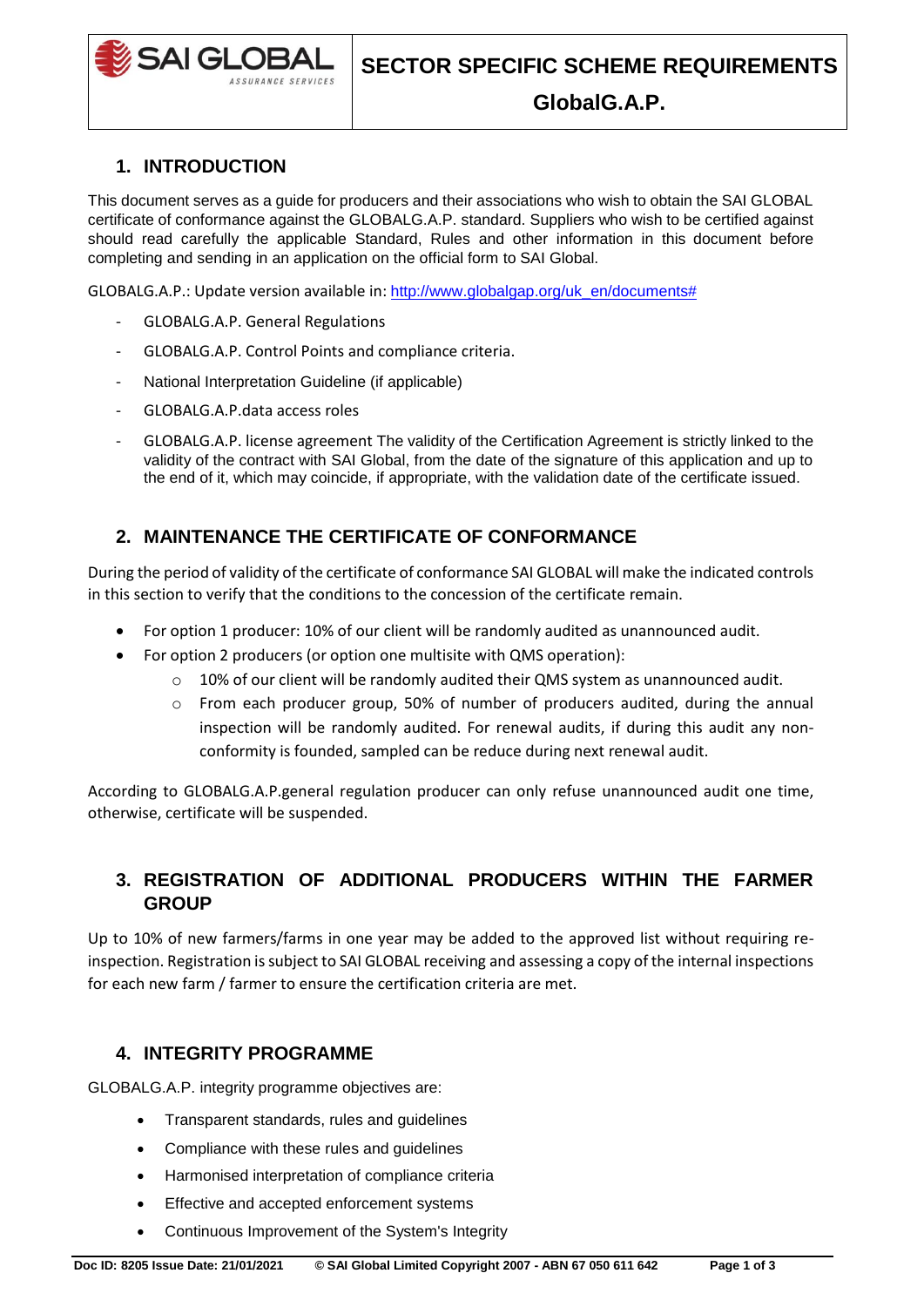

There for GLOBALG.A.P. may decide to conduct an audit to a producer after CB inspection. This audit is considered as unannounced and the producer may only refuse one time, otherwise, certificate will be suspended

# **5. HANDLING UNIT**

Produce Handling Unit (PHU), facilities where products are handling. In GLOBALG.A.P. a PHU must always be included as long as the product belongs to the certificate holder during handling operations (handling by the producer or a subcontractor), unless there is written evidence (contract, agreement etc.) that the producer has no control over the packing / handling / storage and the product is not returned to the producer after handled. All PHUs were GlobaG.A.P. registered products are handled, have to be identified and registered. If the PHU is certified under a post gate GFSI scheme (BRC/IFS/FSMS), we will only need to audit, traceability, segregation and post-harvest activities. Note, for Crop Bases certification, field packing is also a considered as a PHU